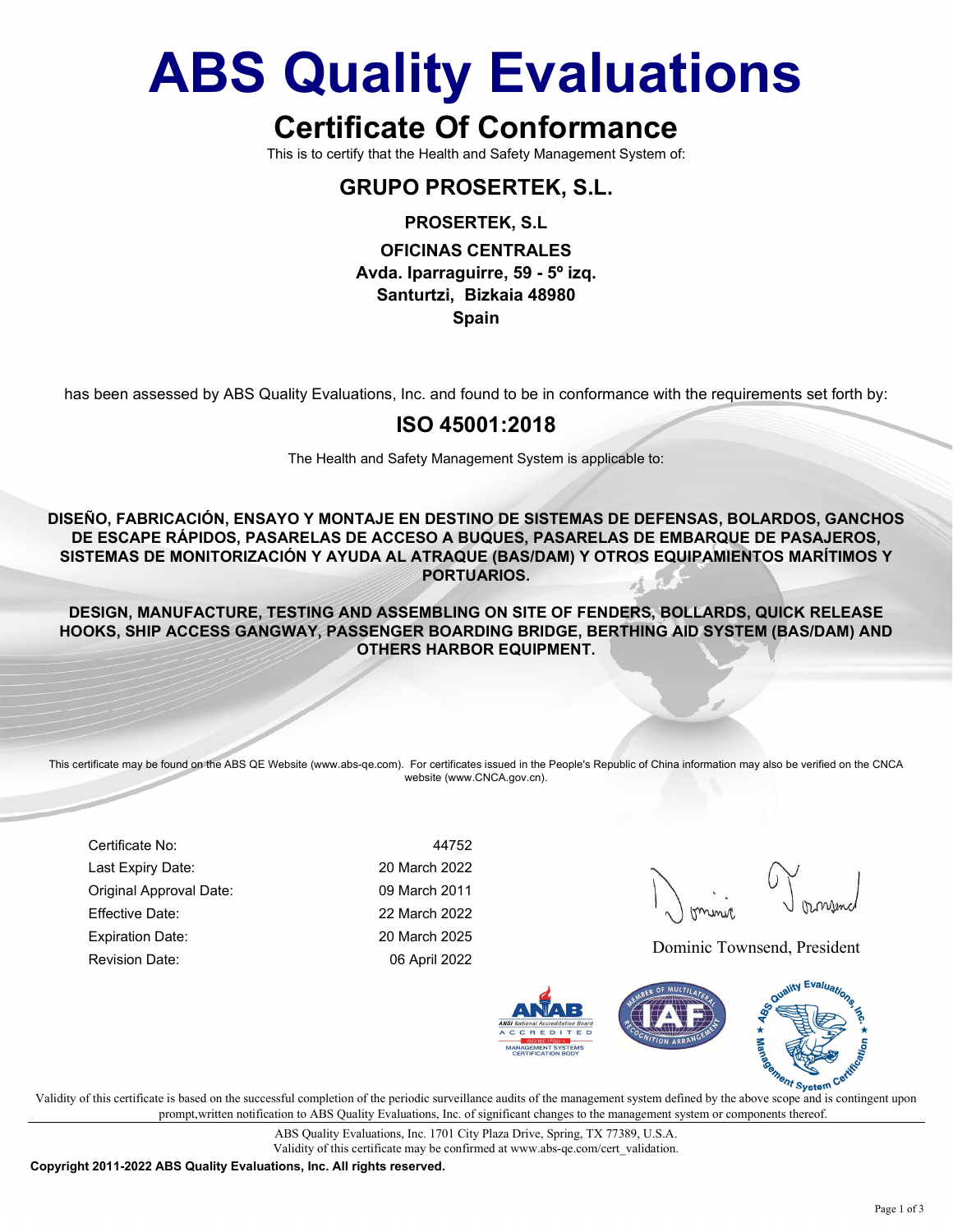# ABS Quality Evaluations

### Certificate Of Conformance

This is to certify that the Health and Safety Management System of:

#### PROSERTEK, S.L

OFICINAS CENTRALES

Avda. Iparraguirre, 59 - 5º izq. Santurtzi, Bizkaia 48980 Spain

has been assessed by ABS Quality Evaluations, Inc. and found to be in conformance with the requirements set forth by:

#### ISO 45001:2018

The Health and Safety Management System is applicable to:

been assessed by ABS Quality Evaluations, Inc. and found to be in conformance with the requirem<br>
ISO 45001:2018<br>
The Health and Safety Management System is applicable to:<br>
ministration, finance, human resources, purchasing The Health and Safety Management System is applicable to:<br>
Ininistration, finance, human resources, purchasing, logistics, commercial, engineering, proje<br>
general management, SAT and quality, environmental and pri manageme ministration, finance, human resources, purchasing, logistics, commercial, engineering, proje<br>
general management, SAT and quality, environmental and pri management system<br>
The validity of this certificate is contingent up Administration, finance, human resources, purchasing, logistics, commercial, engineering, project management, general management, SAT and quality, environmental and prl management systems.

The validity of this certificate is contingent upon maintenance of multi-site certificate 44752 issued to GRUPO PROSERTEK, S.L.

Certificate No: 44752-45200

Dominic Townsend, President

Validity of this certificate is based on the successful completion of the periodic surveillance audits of the management system defined by the above scope and is contingent upon prompt,written notification to ABS Quality Evaluations, Inc. of significant changes to the management system or components thereof.

> ABS Quality Evaluations, Inc. 1701 City Plaza Drive, Spring, TX 77389, U.S.A. Validity of this certificate may be confirmed at www.abs-qe.com/cert\_validation.